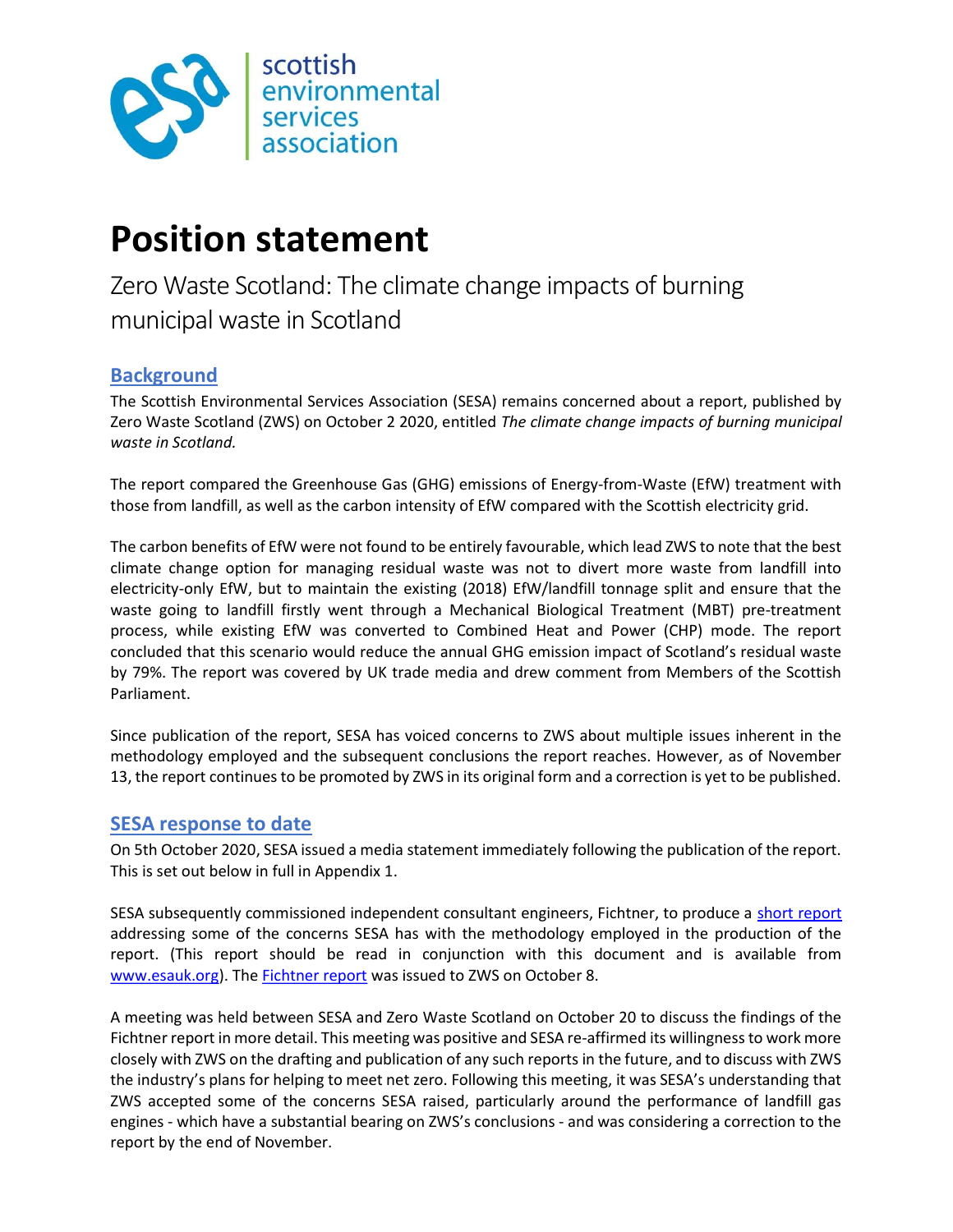In the meantime, ZWS also met with wider industry stakeholders in a meeting on November 5, and we understand concerns raised by SESA were echoed by other parties.

Unfortunately, since these meetings, ZWS continues to promote and use the findings of the report in public fora, which unnecessarily undermines confidence in energy recovery operations. SESA has since written to ZWS again (12 Nov) expressing disappointment that the report continues to be used in an erroneous form and that no correction has yet been published.

The Environmental Services association has also submitted an opinion-editorial column about the report, which will feature in the November/December edition of CIWM's Circular Magazine for circulation on 26 November 2020.

## SESA position on the report

SESA believes that flaws exist in the report's methodology and assumptions used, which results in the outcomes overstating the carbon benefits of landfill, while understating those of EfW. These issues are expressed in more detail in the Fichtner report, but are summarised below:

#### Carbon benefits of pre-treatment

The report assigns carbon benefits to the pre-treatment of waste but fails to assign any carbon benefits to EfW sites which arrange for pre-treatment off-site - or where high-performing collection systems meet the requirements of SEPA's thermal treatment guidelines, thus negating the need for further pre-treatment.

#### Energy displacement

The report notes that landfill gas generates about the same amount of electricity per tonne of waste as EfW but this is not the case in practice. The report incorrectly assumes that 100 per cent of potential energy in landfill gas is converted to electricity, when in fact energy efficiency of landfill gas engines is around 36 per cent. Therefore, the reported benefits of energy displacement from landfill are three times higher than they ought to be.

Combined, both these errors result in a reported 15 per cent EfW GHG saving over landfill but, if the two errors above are corrected, the EfW GHG saving would in fact be higher at 33 per cent.

#### Carbon intensity

ZWS compares the carbon intensity of energy produced by EfW with the wider grid, but this is clearly an unfair comparison without providing a "credit" for EfW for the GHG emissions from landfill that it avoids.

#### SESA recommendations

SESA and its members recommend that ZWS correct this report and ensure that the original version is retracted from publication. In particular, ZWS should recalculate the life cycle assessment in the manner discussed in the Fichtner report and should not present the simple carbon intensity of power from EfW plants, as this is misleading. The carbon intensity should be calculated by giving a credit for the displacement of landfill, or the report should focus on the life cycle assessment.

We also believe it is important that the correction is noted for the public record, so as to minimise the opportunity for the first version to continue to undermine confidence in vital energy recovery operations – which remain a key component of a circular economy and the best solution for treating residual waste.